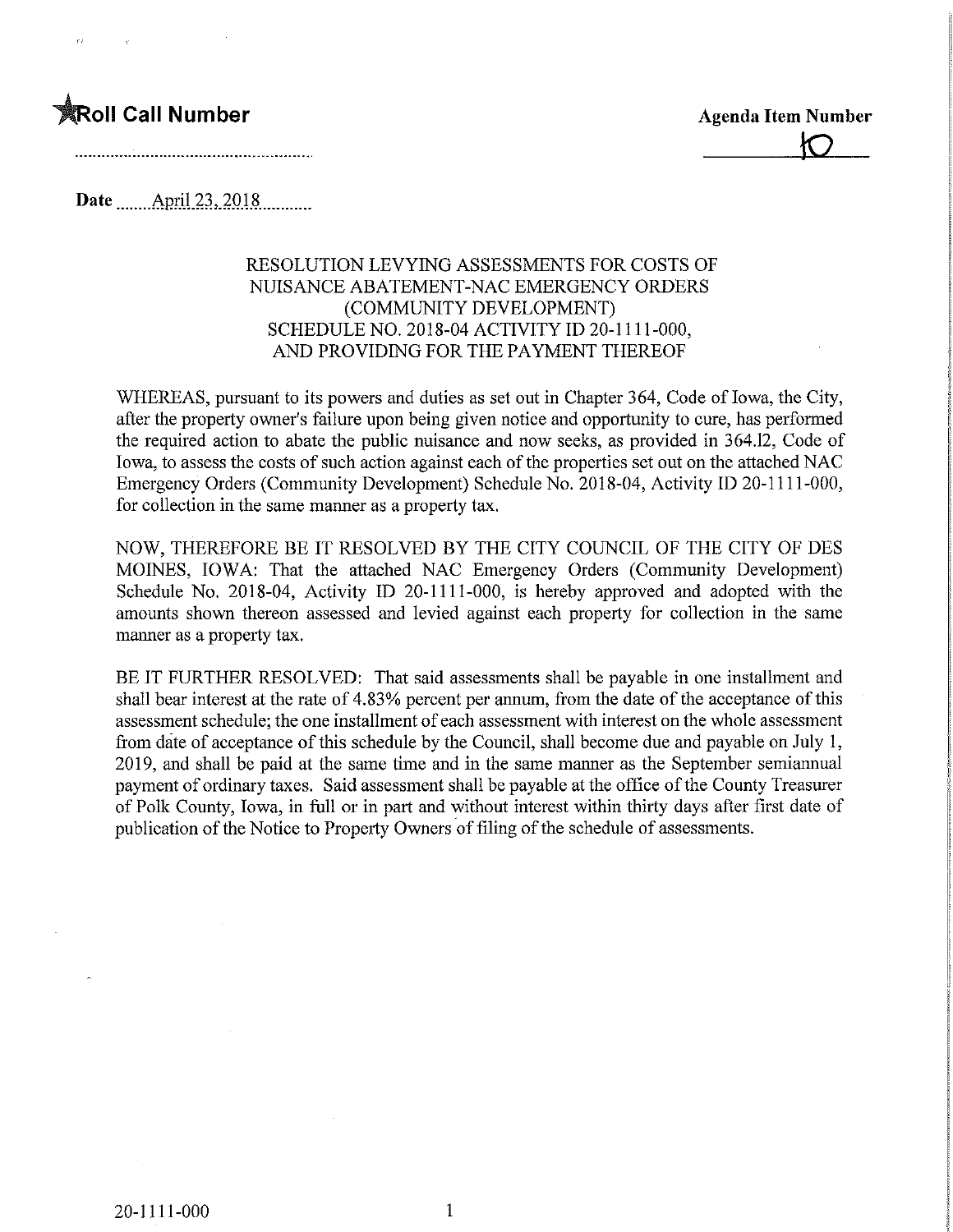**toll Call Number Agents Contained Agents Agents Agents Agents Agents Agents Agents Agents Agents Agents Agents** \M

Date <sub>...</sub>....April 23, 2018 ..........

BE IT FURTHER RESOLVED, that the Clerk be and is hereby directed to certify said schedule to the County Treasurer of Polk County, Iowa, and to publish notice of said certification once each week for two consecutive weeks in the Des Moines Register, a newspaper printed wholly in the English language, published in Des Moines, Iowa, and of general circulation in Des Moines, Iowa, the first publication of said notice to be made within fifteen days from the date of the filing of said schedule with the County Treasurer, the City Engineer shall send by regular mail to all property owners whose property is subject to assessment a copy of said notice, said mailing to be on or before the date of the second publication of the notice, all as provided and directed by Code Section 3 84.60, Code of Iowa.

Moved by to adopt.

FORM APPROVED:

Kathleen Vanderpool Deputy City Attorney

Willin

| <b>COUNCIL ACTION</b> | <b>YEAS</b> | <b>NAYS</b> | <b>PASS</b> | <b>ABSENT</b>   | <b>CERTIFICATE</b>                                    |
|-----------------------|-------------|-------------|-------------|-----------------|-------------------------------------------------------|
| <b>COWNIE</b>         |             |             |             |                 |                                                       |
| <b>COLEMAN</b>        |             |             |             |                 | I, DIANE RAUH, City Clerk of said City hereby         |
| <b>GATTO</b>          |             |             |             |                 | certify that at a meeting of the City Council of said |
| <b>GRAY</b>           |             |             |             |                 | City of Des Moines, held on the above date, among     |
| <b>HENSLEY</b>        |             |             |             |                 | other proceedings the above was adopted.              |
| <b>MOORE</b>          |             |             |             |                 | IN WITNESS WHEREOF, I have hereunto set my            |
| <b>WESTERGAARD</b>    |             |             |             |                 | hand and affixed my seal the day and year first       |
| <b>TOTAL</b>          |             |             |             |                 | above written.                                        |
| <b>MOTION CARRIED</b> |             |             |             | <b>APPROVED</b> | <b>City Clerk</b>                                     |
|                       |             |             |             | Mayor           |                                                       |
|                       |             |             |             |                 |                                                       |
|                       |             |             |             |                 |                                                       |
|                       |             |             |             |                 |                                                       |
|                       |             |             |             |                 |                                                       |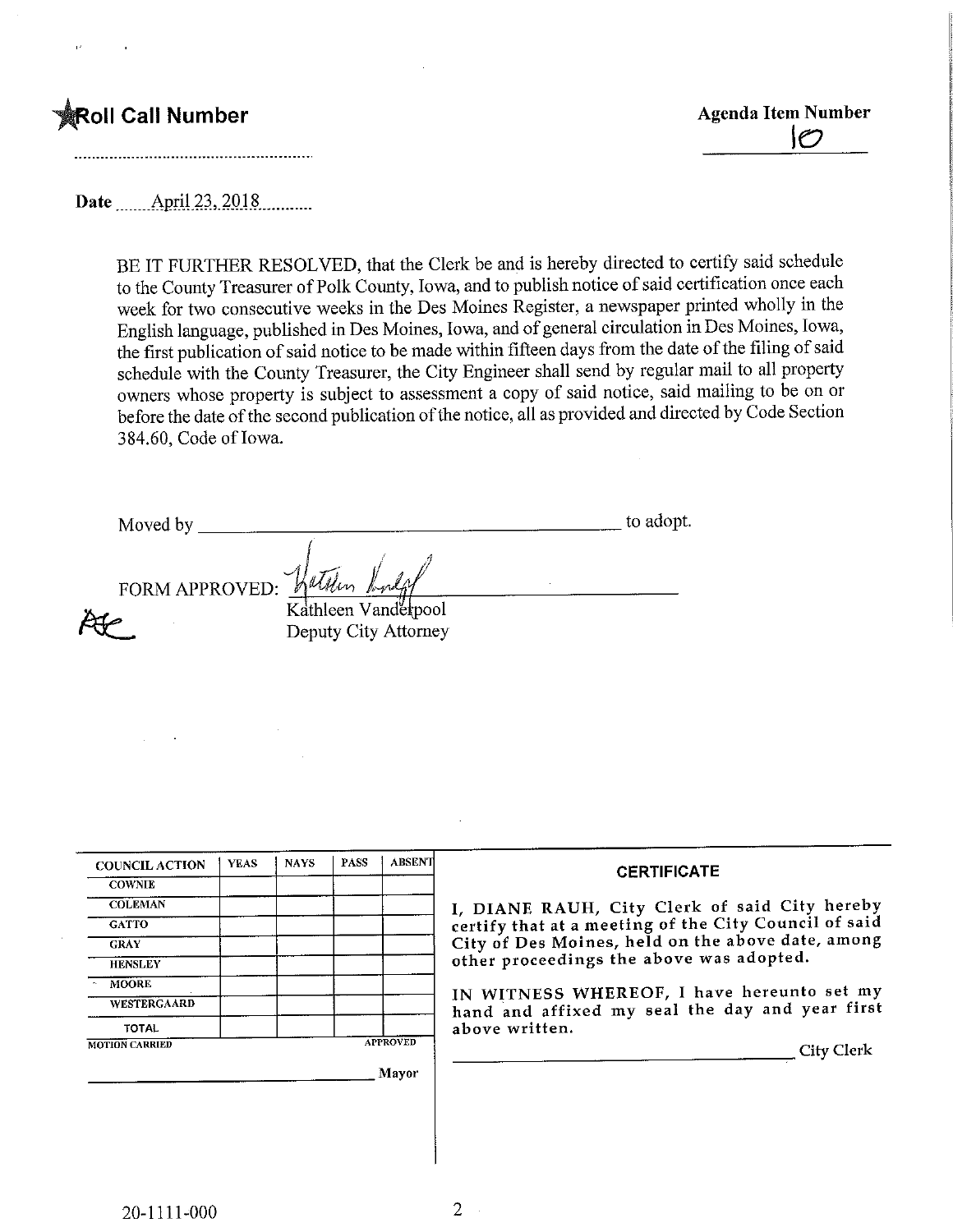| Emergency: Nuisance Abatement Clean-up                                                                                                   |                                     | ASSESSMENT SCHEDULE NO: 2018-04                                                                               |                         |          | <b>PAGE</b><br>DATE<br><b>TIME</b> | 1<br>04/17/2018<br>8:08:27 |
|------------------------------------------------------------------------------------------------------------------------------------------|-------------------------------------|---------------------------------------------------------------------------------------------------------------|-------------------------|----------|------------------------------------|----------------------------|
| DESCRIPTION OF PROPERTY                                                                                                                  | <b>CERTIFICATE</b><br><b>NUMBER</b> | PROPERTY ADDRESS<br><b>OWNERS NAME</b>                                                                        | DATE AND<br><b>TYPE</b> | COST     | INCID                              | TO BE ASSESSED             |
| 100/09675-000-000<br>LOT 21 BLK 8 MERRITT & FISCHERS<br>PARK                                                                             | 00-23770-00                         | 1435 31ST ST<br>T - SHEELER, ROBERT D<br>T - SHEELER, ROBERT D<br>C - SHEELER, AMY E<br>C - SHEELER, ROBERT D | 12/22/2017<br>Board Up  | \$185.00 | \$35.00<br>\$35.00                 | \$220.00                   |
| 080/06248-000-000<br>8 F VAC ALLEY N OF & ADJ & LOTS<br>21 & 22 BLK 1 SHEPHERDSONS<br>ADD TO DES MOINES                                  | 00-23771-00                         | 2107 MONDAMIN AVE<br>T - OETH, GARY                                                                           | 12/25/2017<br>Board Up  | \$615.00 | \$35.00<br>\$35.00                 | \$650.00                   |
| 030/01491-000-000<br>5 35F N 75F LOTS 48 & 49 DRAKE<br>UNIVERSITY 3RD ADD                                                                | 00-23772-00                         | 1107 24TH ST<br>T - MAC INVESTMENT GROUP LLC,                                                                 | 12/28/2017<br>Board Up  | \$105.00 | \$35.00<br>\$35.00                 | \$140.00                   |
| 010/01884-002-000<br>E 1/2 VAC ALLEY W & ADJ & LT 66<br>DEVIN PLACE ADDITION                                                             | 00-23775-00                         | 3720 S UNION ST<br>T - LEONETTI, TERRI A                                                                      | 11/08/2017<br>Impound   | \$125.00 | \$35.00<br>\$35.00                 | \$160.00                   |
| 080/06268-001-000<br>LTS 6 & 7 BLK 4 SHEPHERDSONS<br>ADD TO DES MOINES                                                                   | 00-23776-00                         | 1600 21ST ST<br>T - EPPARD INVESTMENT INC,                                                                    | 12/22/2017<br>Clean Up  | \$932.30 | \$35.00<br>\$35.00                 | \$967.30                   |
| 030/05603-000-000<br>LOT 51 WOODLAND PLACE                                                                                               | 00-23777-00                         | 724 26TH ST<br>T - DRAGOMIROV, ZACHARY C                                                                      | 12/19/2017<br>Clean Up  | \$391.48 | \$35.00<br>\$35.00                 | \$426.48                   |
| 120/01545-000-000<br>W 60 F S 1/2 LT 66 FARR VIEW<br><b>ACRES</b>                                                                        | 00-23779-00                         | 1811 PAYTON AVE<br>T - SCHNEIDER, CAROL A<br>T - SHADE, JULIE                                                 | 12/19/2017<br>Clean Up  | \$483.16 | \$35.00<br>\$35.00                 | \$518.16                   |
| 080/02946-000-000<br>-EX W7F- BEG 50F S & 92F E OF<br>NW COR THN S 70F W 70F NWLY<br>TO PT 50F S OF N LN E TO POB<br>LOT 2 HARKINS PLACE | 00-23780-00                         | 3017 M L KING JR PKWY<br>T - NGUYEN, HIEN<br>T - PHAM, DUOC T<br>C - PHAM, TAM THI                            | 12/25/2017<br>Board Up  | \$145.00 | \$35.00<br>\$35.00                 | \$180.00                   |
| 080/05287-000-000<br>N 8 FT LOT 10 & S 37.5 FT LOT 11<br>BLK 12 POLK COUNTY HOMESTEAD<br>& TRUST CO ADD                                  | 00-23783-00                         | 1609 8TH ST<br>T - HOUSTON, DAVID<br>C - HOUSTON, DAVID                                                       | 12/14/2017<br>Impound   | \$75.00  | \$35.00<br>\$35.00                 | \$110.00                   |

 $\label{eq:2.1} \frac{1}{\sqrt{2}}\sum_{i=1}^n\frac{1}{\sqrt{2\pi}}\sum_{i=1}^n\frac{1}{\sqrt{2\pi}}\sum_{i=1}^n\frac{1}{\sqrt{2\pi}}\sum_{i=1}^n\frac{1}{\sqrt{2\pi}}\sum_{i=1}^n\frac{1}{\sqrt{2\pi}}\sum_{i=1}^n\frac{1}{\sqrt{2\pi}}\sum_{i=1}^n\frac{1}{\sqrt{2\pi}}\sum_{i=1}^n\frac{1}{\sqrt{2\pi}}\sum_{i=1}^n\frac{1}{\sqrt{2\pi}}\sum_{i=1}^n\frac{$ 

 $\mathcal{L}^{\text{max}}(\mathbf{X})$  , where  $\mathcal{L}^{\text{max}}(\mathbf{X})$ 

 $\sim$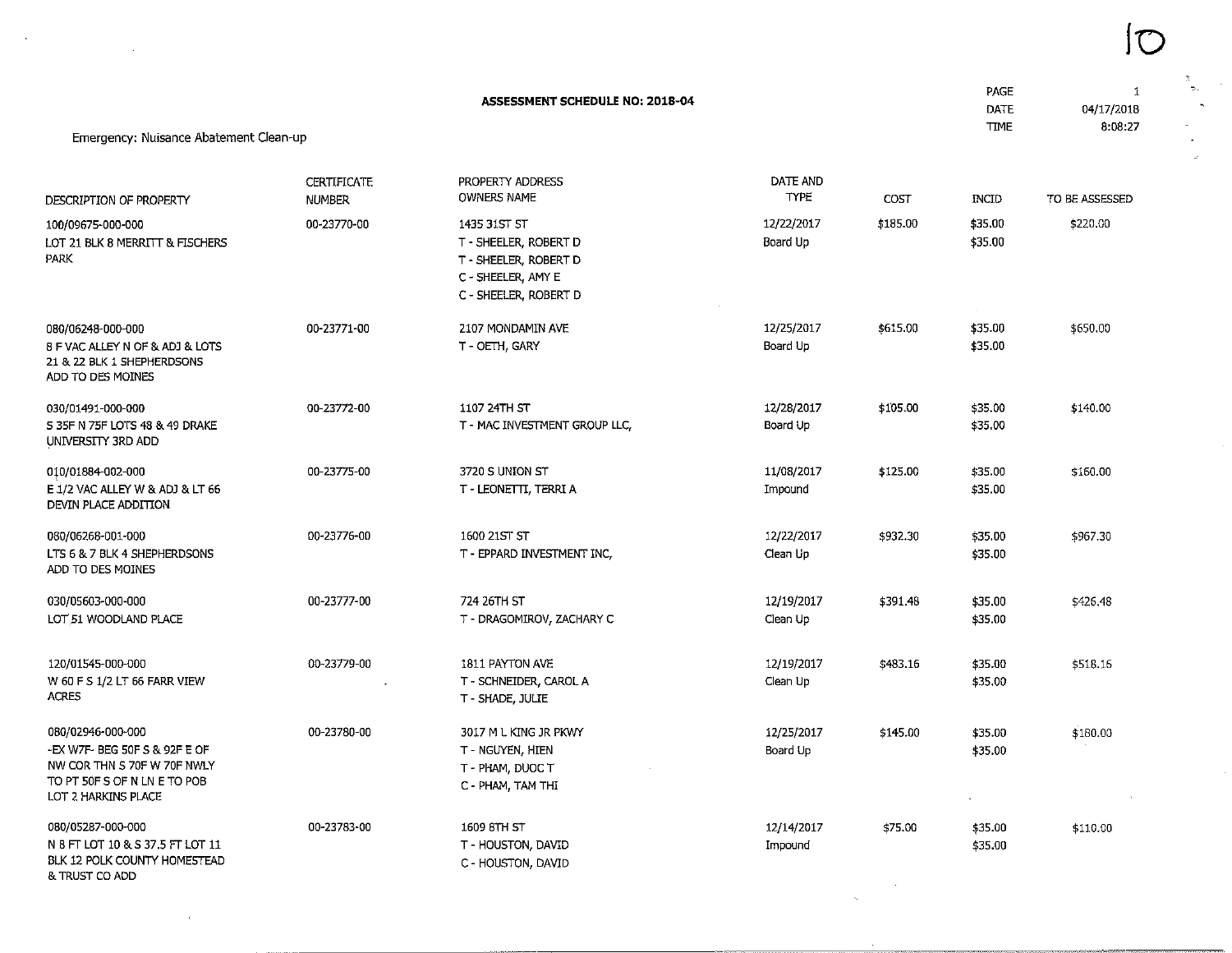| Emergency: Nuisance Abatement Clean-up                                     |                                     | <b>ASSESSMENT SCHEDULE NO: 2018-04</b>                                                                            |                         |                          | PAGE<br>DATE<br><b>TIME</b> | 2<br>04/17/2018<br>8:08:27 |
|----------------------------------------------------------------------------|-------------------------------------|-------------------------------------------------------------------------------------------------------------------|-------------------------|--------------------------|-----------------------------|----------------------------|
|                                                                            |                                     |                                                                                                                   |                         |                          |                             |                            |
| DESCRIPTION OF PROPERTY                                                    | <b>CERTIFICATE</b><br><b>NUMBER</b> | PROPERTY ADDRESS<br><b>OWNERS NAME</b>                                                                            | DATE AND<br><b>TYPE</b> | COST                     | <b>INCID</b>                | TO BE ASSESSED             |
| 080/03903-000-000<br>LOT 5 BLK 2 LAYMANS 3RD ADD                           | 00-23784-00                         | 1318 NORTON AVE<br>T - GUARANTY BANK & TRUST COMPANY (TRUS,<br>T - DR JAMES M HAMILTON IRA,<br>C - FUNEZ, FIDEL M | 01/16/2018<br>Clean Up  | \$1,007.22               | \$35.00<br>\$35.00          | \$1,042.22                 |
| 080/05302-000-000<br>LOT 10 BLK 13 POLK COUNTY<br>HOMESTEAD & TRUST CO ADD | 00-23785-00                         | 1603 9TH ST<br>T - REDMOND, DAVID L<br>T - HAMILTON, TIFFANY A                                                    | 01/19/2018<br>Clean Up  | \$1,945.12               | \$35.00<br>\$35.00          | \$1,980.12                 |
| 030/01491-000-000<br>S 35F N 75F LOTS 48 & 49 DRAKE<br>UNIVERSITY 3RD ADD  | 00-23786-00                         | 1107 24TH ST<br>T - MAC INVESTMENT GROUP LLC,                                                                     | 01/27/2018<br>Board Up  | \$105.00                 | \$35.00<br>\$35.00          | \$140.00                   |
| 080/01963-000-000<br>LOT 5 FINKS ADDITION PLAT 1                           | 00-23787-00                         | 1519 9TH ST<br>T - GREATER DES MOINES HABITAT FOR HUMA,                                                           | 01/26/2018<br>Clean Up  | \$688.51<br>$\mathbf{V}$ | \$35.00<br>\$35.00          | \$723.51                   |
| 100/09741-000-000<br>LOT 58 MESA PARK                                      | 00-23789-00                         | 1719 MERLE HAY RD<br>T - RAPER, RYAN<br>T - ELLIOTT, CHRISTINA                                                    | 01/24/2018<br>Clean Up  | \$1,262.38               | \$35.00<br>\$35.00          | \$1,297.38                 |
| 030/01356-000-000<br>LOT 14 DRAKE UNIVERSITY ADD                           | 00-23791-00                         | 1118 26TH ST<br>T - HC RENTALS LLC,<br>C - JONES, NATHANIEL<br>C - JONES, JOANNA                                  | 01/30/2018<br>Board Up  | \$105.00                 | \$35.00<br>\$35.00          | \$140.00                   |
| 030/03618-000-000<br>N 1/2 LOT 4 & S 1/2 LOT 3 BLK 2<br>MONELLS ADDITION   | 00-23793-00                         | 1180 13TH ST<br>T - GRAY, SEYMOUR J                                                                               | 02/03/2018<br>Board Up  | \$1,225.00               | \$35.00<br>\$35.00          | \$1,260.00                 |
| 010/02747-000-000<br>LOT 36 HOWELL PLACE                                   | 00-23794-00                         | 518 HUGHES AVE<br>T - SHORT, SCOTT K                                                                              | 02/01/2018<br>Board Up  | \$205.00                 | \$35.00<br>\$35.00          | \$240.00                   |
|                                                                            |                                     | <b>TOTALS</b>                                                                                                     |                         | \$9,600.17               | \$595.00                    | \$10,195.17                |

 $\label{eq:2.1} \mathcal{L}(\mathcal{L}^{\text{max}}_{\mathcal{L}}(\mathcal{L}^{\text{max}}_{\mathcal{L}}(\mathcal{L}^{\text{max}}_{\mathcal{L}}(\mathcal{L}^{\text{max}}_{\mathcal{L}^{\text{max}}_{\mathcal{L}}(\mathcal{L}^{\text{max}}_{\mathcal{L}^{\text{max}}_{\mathcal{L}^{\text{max}}_{\mathcal{L}^{\text{max}}_{\mathcal{L}^{\text{max}}_{\mathcal{L}^{\text{max}}_{\mathcal{L}^{\text{max}}_{\mathcal{L}^{\text{max}}_{\mathcal{L}^{\text{max}}$ 

 $\mathcal{L}(\mathcal{L}^{\mathcal{L}})$  and  $\mathcal{L}(\mathcal{L}^{\mathcal{L}})$  and  $\mathcal{L}(\mathcal{L}^{\mathcal{L}})$  and  $\mathcal{L}(\mathcal{L}^{\mathcal{L}})$ 

!0

 $\sim 10^{11}$ 

 $\alpha$  .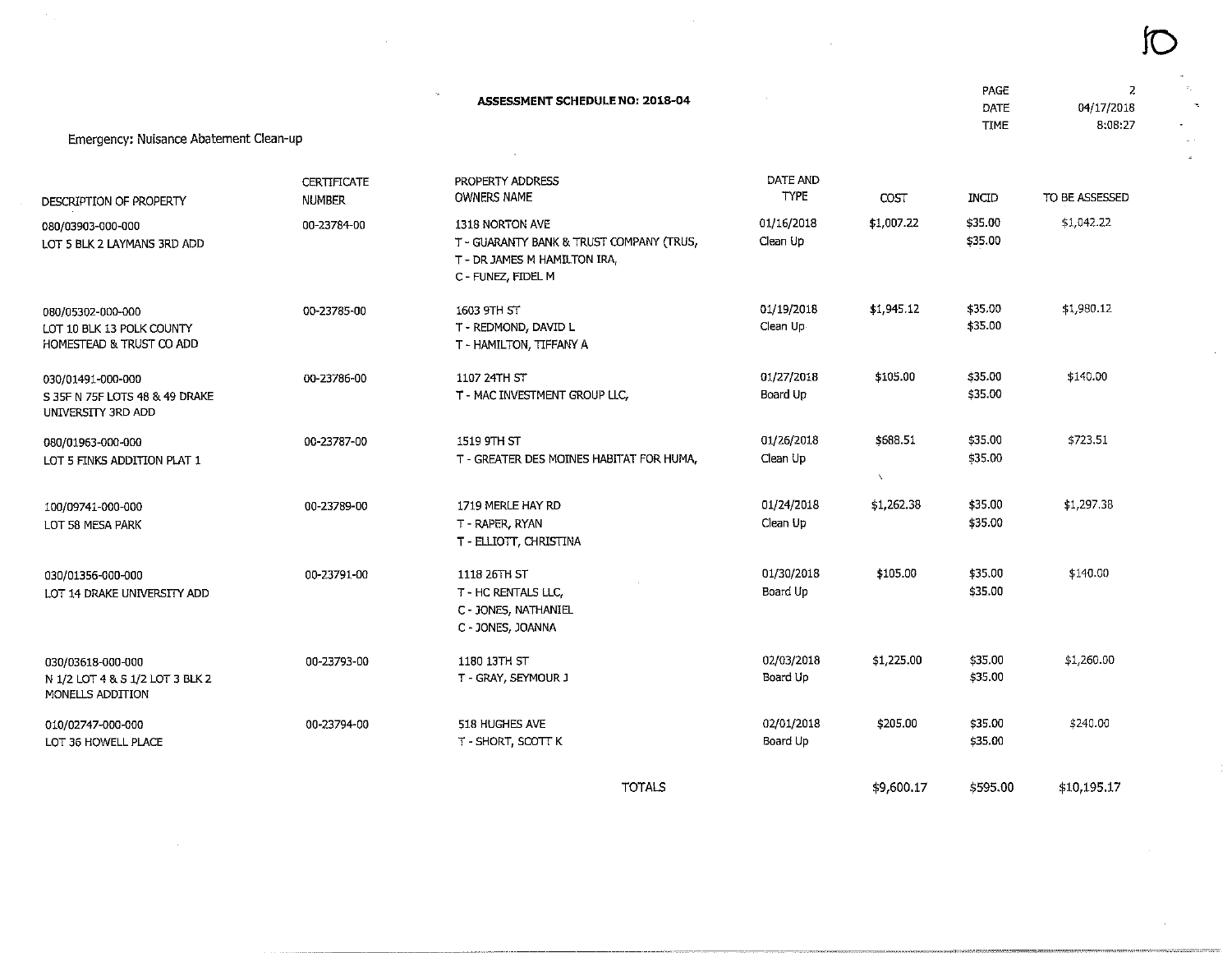## Special Assessment Schedule Acceptance and Levy:

| Type                     | 00 (NAC)    |
|--------------------------|-------------|
| Schedule No.             | 2018-04     |
| <b>Activity ID</b>       | 20-1111-000 |
| To Council<br>Acceptance | 4/23/2018   |
|                          |             |

## Notice to Property Owners:

| Published                            | 4/25/2018 |
|--------------------------------------|-----------|
| and                                  | 5/2/2018  |
| Mail                                 | 4/26/2018 |
|                                      |           |
| Rate of Interest                     | 4.83%     |
| ast Date to Pay∟<br>without Interest | 5/25/2018 |
| Number of<br>Payments                |           |
| Roll Call #                          | 18-       |

CITY CLERK

 $\cup$ 

 $\sim 10^{-10}$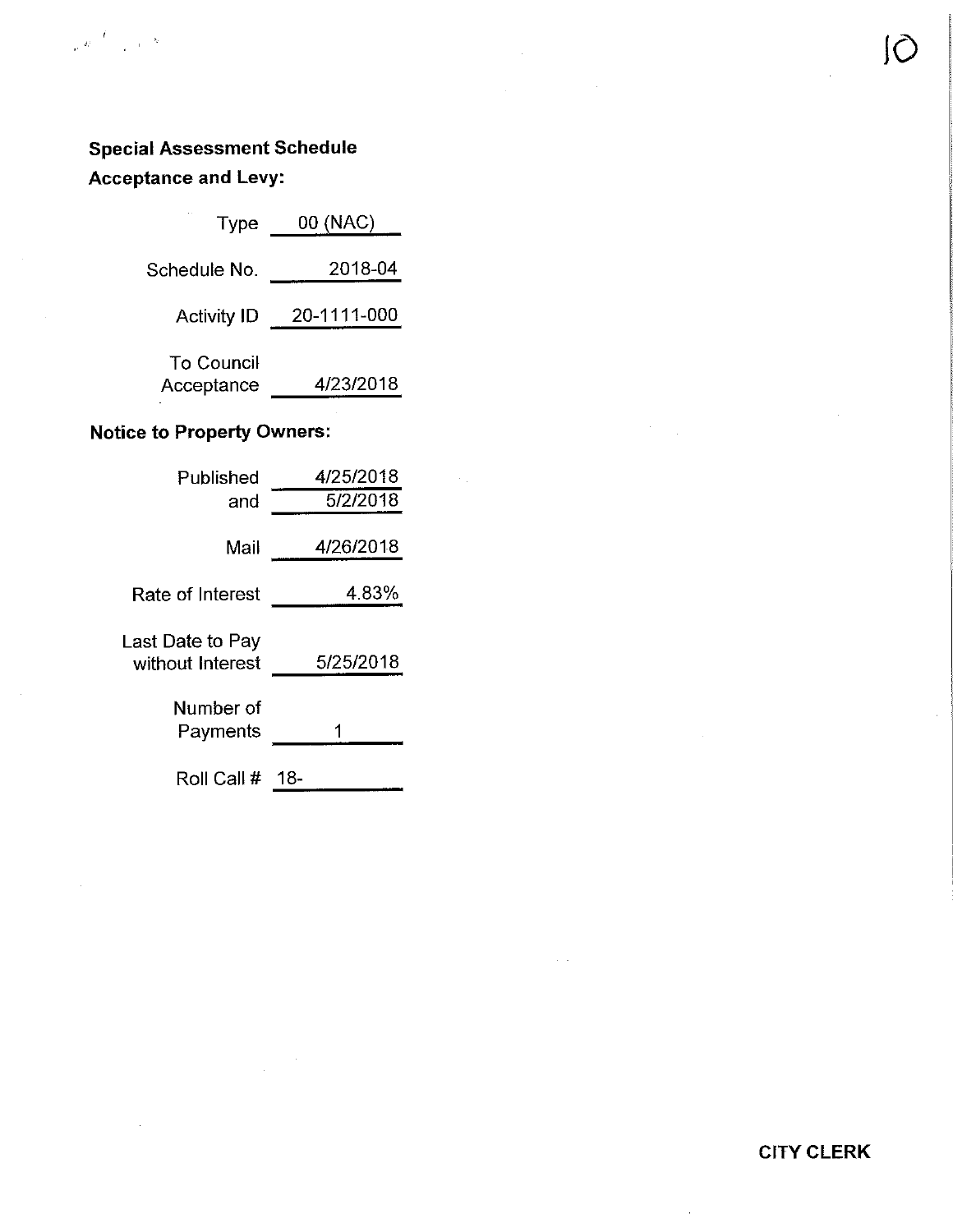#### NOTICE OF FILING OF THE SCHEDULE OF ASSESSMENTS AGAINST PROPERTIES FOR NUISANCE ABATEMENT SCHEDULE NO. 2018-04 ACTIVITY ID NO: 20-1111-000

You are hereby notified that the schedule of assessments against said property for Board of Health, Nuisance Abatement Control, Activity ID 20-1111-000, (Community Development Department) now being assessed on Schedule 2018-04, has been adopted and levied by the City Council of Des Moines, Iowa, and that said schedule of assessments has been certified to the County Treasurer of Polk County, Iowa.

Assessments are payable in one installment, with interest on the unpaid balance, all as provided in Section 384.65, City Code of Iowa.

You are further notified that assessments may be paid in full or in part without interest at the office of the County Treasurer of Polk County, Iowa, at any time within thirty (30) days after the date of the first publication of this Notice of the Filing of the Schedule of Assessments with the County Treasurer. Unless said assessments are paid in full within said thirty-day period, all unpaid assessments will draw annual interest at 4.83 percent, commencing on the date of the adoption of the assessment schedule.

All said properties have been assessed for the cost of abating each nuisance: the amount of each assessment having been set out in the Schedule of Assessments, which is now on file in the office of the County Treasurer of Polk County, Iowa. For further information you are referred to said schedule of assessments.

This notice given by direction of the Council of the City of Des Moines, Iowa, as prescribed by Section 384.60 of the City Code of Iowa.

•LAST DAY TO PAY ASSESSMENT IN FULL OR IN PART AT THE POLK COUNTY TREASURER'S OFFICE WFTHOUT INTEREST IS May 25, 2018.

IF YOU HAVE ANY QUESTIONS ON THIS ASSESSMENT, CALL 283-4046.

PUBLISHED IN THE DES MOINES REGISTER 4/25/2018 and 5/2/2018

This Notice is given by authority of the Council of the City of Des Moines, Iowa.

NOTE: PLEASE MAIL THE ENCLOSED INSERT ALONG WFTH YOUR PAYMENT TO:

POLK COUNTY TREASURER Ill COURT AVENUE DES MOINES, IA 50309-2298

MAKE CHECK PAYABLE TO THE POLK COUNTY TREASURER.

PLEASE DO NOT SEND PAYMENT TO THE CITY OF DES MOINES.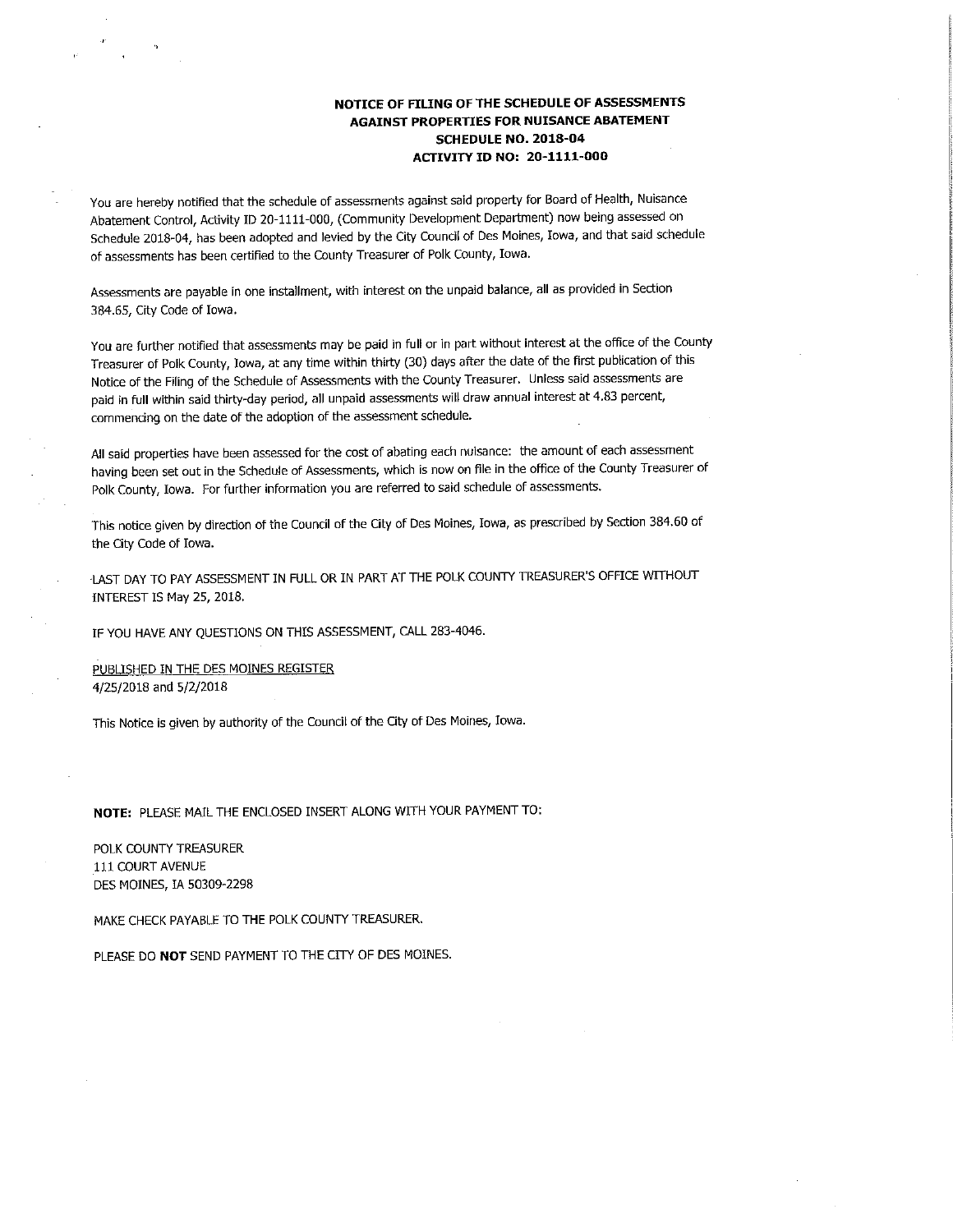#### NOTICE OF FILING OF THE SCHEDULE OF ASSESSMENTS AGAINST PROPERTIES FOR NUISANCE ABATEMENT SCHEDULE NO. 2018-04  $\hat{\mathcal{A}}$ AOTIVFTY TD NO: 20-1111-000

 $\sim$ 

 $\sim$   $_{\star}$ 

 $\overline{\phantom{a}}$ 

L

| LOCAL AND LEGAL DESCRIPTION | To: The Owners of the following described real estate situated in the City of Des Moines, Iowa: |                                                       |
|-----------------------------|-------------------------------------------------------------------------------------------------|-------------------------------------------------------|
| 080/02946-000-000           | 3017 M L KING JR PKWY                                                                           | -EX W7F- BEG 50F S & 92F E OF NW COR THN S 70F W 70F  |
|                             |                                                                                                 | NWLY TO PT 50F S OF N LN E TO POB LOT 2 HARKINS PLACE |
| 080/06248-000-000           | 2107 MONDAMIN AVE                                                                               | 8 F VAC ALLEY N OF & ADJ & LOTS 21 & 22 BLK 1         |
|                             |                                                                                                 | SHEPHERDSONS ADD TO DES MOINES                        |
| 010/01884-002-000           | 3720 S UNION ST                                                                                 | E 1/2 VAC ALLEY W & ADJ & LT 66 DEVIN PLACE ADDITION  |
| 080/05302-000-000           | 1603 9TH ST                                                                                     | LOT 10 BLK 13 POLK COUNTY HOMESTEAD & TRUST CO ADD    |
| 030/01356-000-000           | 1118 26TH ST                                                                                    | LOT 14 DRAKE UNIVERSITY ADD                           |
| 100/09675-000-000           | 1435 31ST ST                                                                                    | LOT 21 BLK 8 MERRITT & FISCHERS PARK                  |
| 010/02747-000-000           | <b>518 HUGHES AVE</b>                                                                           | LOT 36 HOWELL PLACE                                   |
| 080/03903-000-000           | 1318 NORTON AVE                                                                                 | LOT 5 BLK 2 LAYMANS 3RD ADD                           |
| 080/01963-000-000           | 1519 9TH ST                                                                                     | LOT 5 FINKS ADDITION PLAT 1                           |
| 030/05603-000-000           | 724 26TH ST                                                                                     | LOT 51 WOODLAND PLACE                                 |
| 100/09741-000-000           | 1719 MERLE HAY RD                                                                               | LOT 58 MESA PARK                                      |
| 080/06268-001-000           | 1600 21ST ST                                                                                    | LTS 6 & 7 BLK 4 SHEPHERDSONS ADD TO DES MOINES        |
| 030/03618-000-000           | 1180 13TH ST                                                                                    | N 1/2 LOT 4 & S 1/2 LOT 3 BLK 2 MONELLS ADDITION      |
| 080/05287-000-000           | 1609 8TH ST                                                                                     | N 8 FT LOT 10 & S 37.5 FT LOT 11 BLK 12 POLK COUNTY   |
|                             |                                                                                                 | HOMESTEAD & TRUST CO ADD                              |
| 030/01491-000-000           | 1107 24TH ST                                                                                    | S 35F N 75F LOTS 48 & 49 DRAKE UNIVERSITY 3RD ADD     |
| 120/01545-000-000           | 1811 PAYTON AVE                                                                                 | W 60 F S 1/2 LT 66 FARR VIEW ACRES                    |

 $\sim$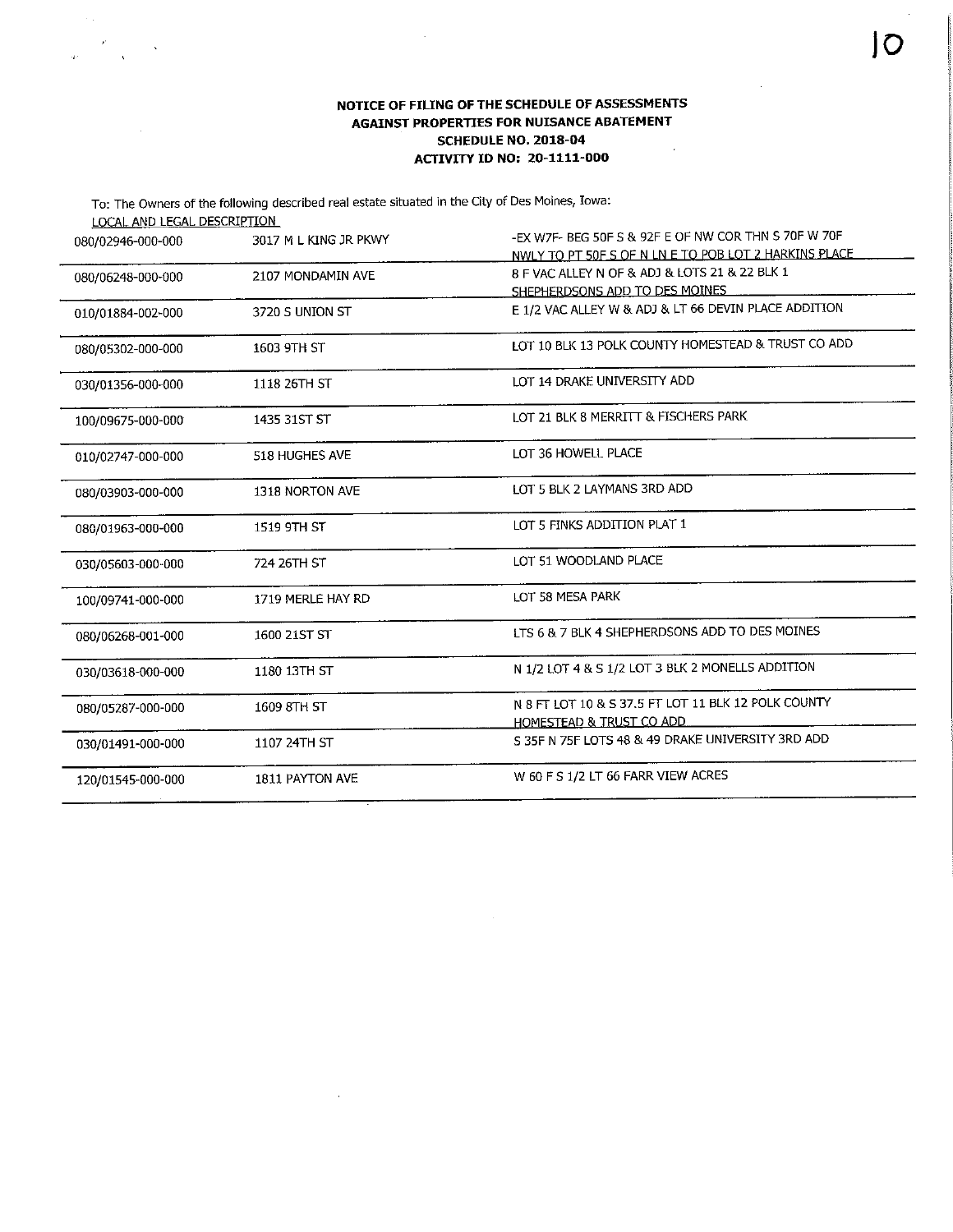### DES MOINES PROPERTY OWNER

## NOTICE OF TAX ASSESSMENT FILING FOR NUISANCE ABATEMENT

THIS NOTICE IS GWEN BY DIRECTION OF THE DES MOINES CITY COUNCIL IF YOU HAVE ANY QUESTIONS REGARDING THIS TAX ASSESSMENT, PLEASE CALL THE:

> Neighborhood Inspection Division (515) 283-4250 or 283-4046

MAIL THE ENCLOSED INSERT ALONG WITH YOUR PAYMENT TO: Polk County Treasurer Ill Court Avenue Des Moines, Iowa 50309-2298

MAKE CHECK PAYABLE TO: Polk County Treasurer

Polk County Treasurer: (515) 286-3060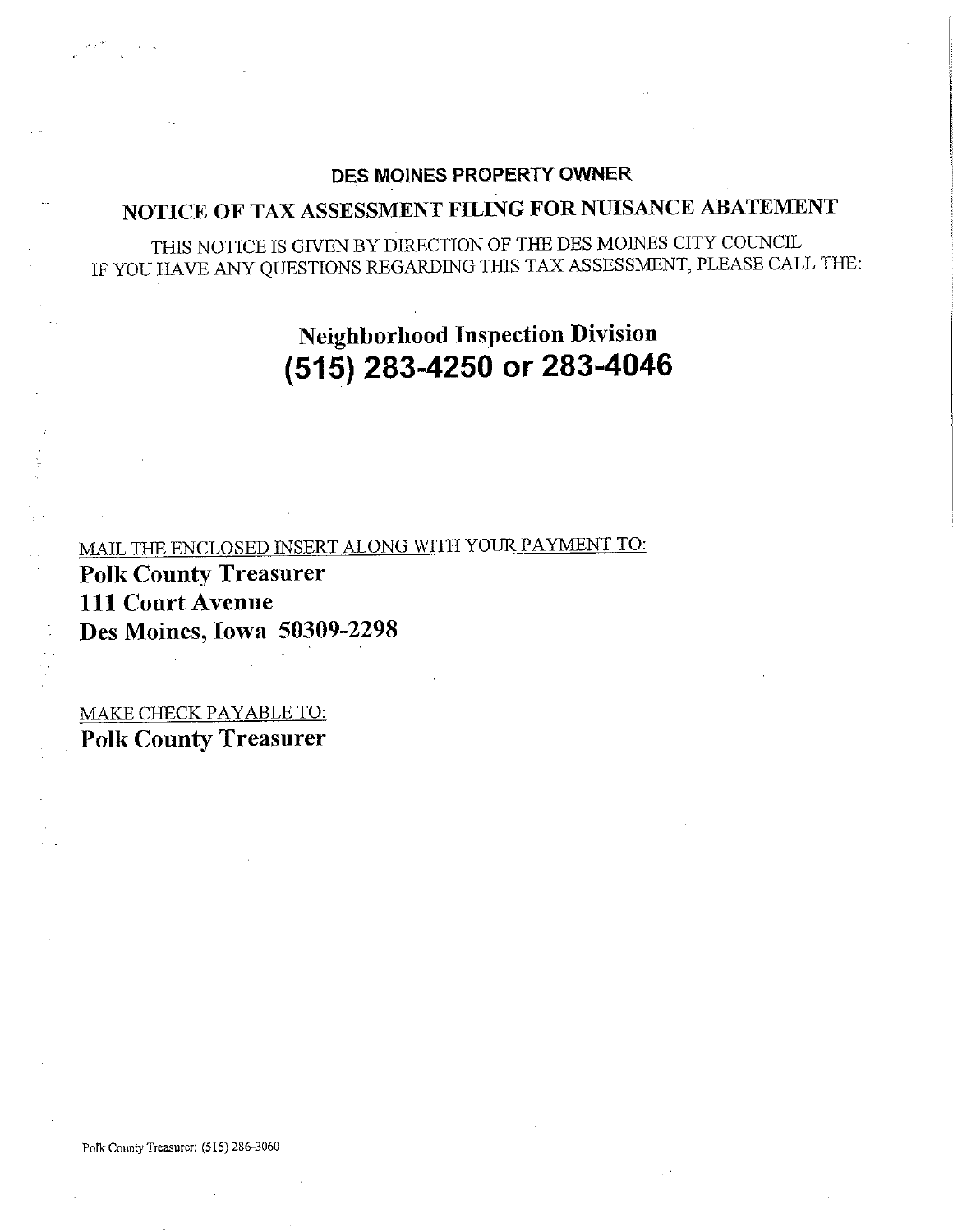MAILING SUMMARY FOR SCHEDULE NO: 2018-04

. L

 $\sim$ 

 $\sim$ 

 $\alpha$ 

 $\sim$ 

 $\alpha$  .

 $\sim 10^{11}$  and  $\sim 10^{11}$ 

 $\langle\hat{\Psi}_{\rm eff}\rangle$ 

 $\sim$ 

 $\alpha\in\mathbb{Z}^2$ 

 $\sim 400$ 

 $\sim$ 

 $\label{eq:2} \begin{split} \frac{\partial}{\partial t} &\frac{\partial}{\partial t} \left( \frac{\partial}{\partial t} \right) = \frac{1}{2} \left( \frac{\partial}{\partial t} \right) \frac{\partial}{\partial t} \left( \frac{\partial}{\partial t} \right) \frac{\partial}{\partial t} \left( \frac{\partial}{\partial t} \right) \frac{\partial}{\partial t} \left( \frac{\partial}{\partial t} \right) \frac{\partial}{\partial t} \frac{\partial}{\partial t} \frac{\partial}{\partial t} \frac{\partial}{\partial t} \frac{\partial}{\partial t} \frac{\partial}{\partial t} \frac{\partial}{\partial t} \frac{\partial}{\partial t} \frac{\partial}{\partial$ 

 $\mathcal{L}$ 

IME  $10<sub>04/17/2018</sub>$  $8:10:09$ 

 $\,$   $\,$   $\,$ 

 $\gamma$  $\hat{\mathbf{v}}$ 

 $\sim$ 

| DESCRIPTION OF PROPERTY                                                                                                                  | <b>CERTIFICATE</b><br><b>NUMBER</b> | PROPERTY ADDRESS<br><b>OWNERS NAME</b>                                                                                                    | <b>CERTIFIED MAIL</b><br><b>NUMBER</b> |  |
|------------------------------------------------------------------------------------------------------------------------------------------|-------------------------------------|-------------------------------------------------------------------------------------------------------------------------------------------|----------------------------------------|--|
| 080/02946-000-000<br>-EX W7F- BEG 50F S & 92F E OF<br>NW COR THN S 70F W 70F NWLY<br>TO PT 50F S OF N LN E TO POB<br>LOT 2 HARKINS PLACE | 00-23780-00                         | T1 - NGUYEN, HIEN<br>T2 - PHAM, DUOC T<br>C1 - PHAM, TAM THI<br>3017 MARTIN LUTHER KING JR PKW<br>DES MOINES, IA 50310-6226               |                                        |  |
| 080/06248-000-000<br>8 F VAC ALLEY N OF & ADJ & LOTS<br>21 & 22 BLK 1 SHEPHERDSONS<br>ADD TO DES MOINES                                  | 00-23771-00                         | T1 - OETH, GARY<br>2245 CAPITOL AVE<br>DES MOINES, IA 50317-2233                                                                          |                                        |  |
| 010/01884-002-000<br>E 1/2 VAC ALLEY W & ADJ & LT 66<br>DEVIN PLACE ADDITION                                                             | 00-23775-00                         | T1 - LEONETTI, TERRI A<br>3720 SOUTH UNION ST<br>DES MOINES, IA 50315-7763                                                                |                                        |  |
| 080/05302-000-000<br>LOT 10 BLK 13 POLK COUNTY<br>HOMESTEAD & TRUST CO ADD                                                               | 00-23785-00                         | T1 - REDMOND, DAVID L<br>T2 - HAMILTON, TIFFANY A<br>1603 9TH ST<br>DES MOINES, IA 50314-2840                                             |                                        |  |
| 030/01356-000-000<br>LOT 14 DRAKE UNIVERSITY ADD                                                                                         | 00-23791-00                         | T1 - HC RENTALS LLC,<br>C1 - JONES, NATHANIEL<br>C2 - JONES, JOANNA<br>716 39TH ST<br>DES MOINES, IA 50312-3213                           |                                        |  |
| 100/09675-000-000<br>LOT 21 BLK 8 MERRITT & FISCHERS<br>PARK                                                                             | 00-23770-00                         | T1 - SHEELER, ROBERT D<br>T2 - SHEELER, ROBERT D<br>C1 - SHEELER, AMY E<br>C2 - SHEELER, ROBERT D<br>POB 7749<br>URBANDALE, IA 50323-7749 |                                        |  |
| 010/02747-000-000<br>LOT 36 HOWELL PLACE                                                                                                 | 00-23794-00                         | T1 - SHORT, SCOTT K<br>1426 17TH ST<br>WEET BEC MOTHER TA FOOST 1501                                                                      |                                        |  |

WEST DES MOINES, IN 30265-1601

 $\hat{f}$  and  $\hat{f}$ 

PAGE

 $\mathcal{A}=\mathcal{A}$  .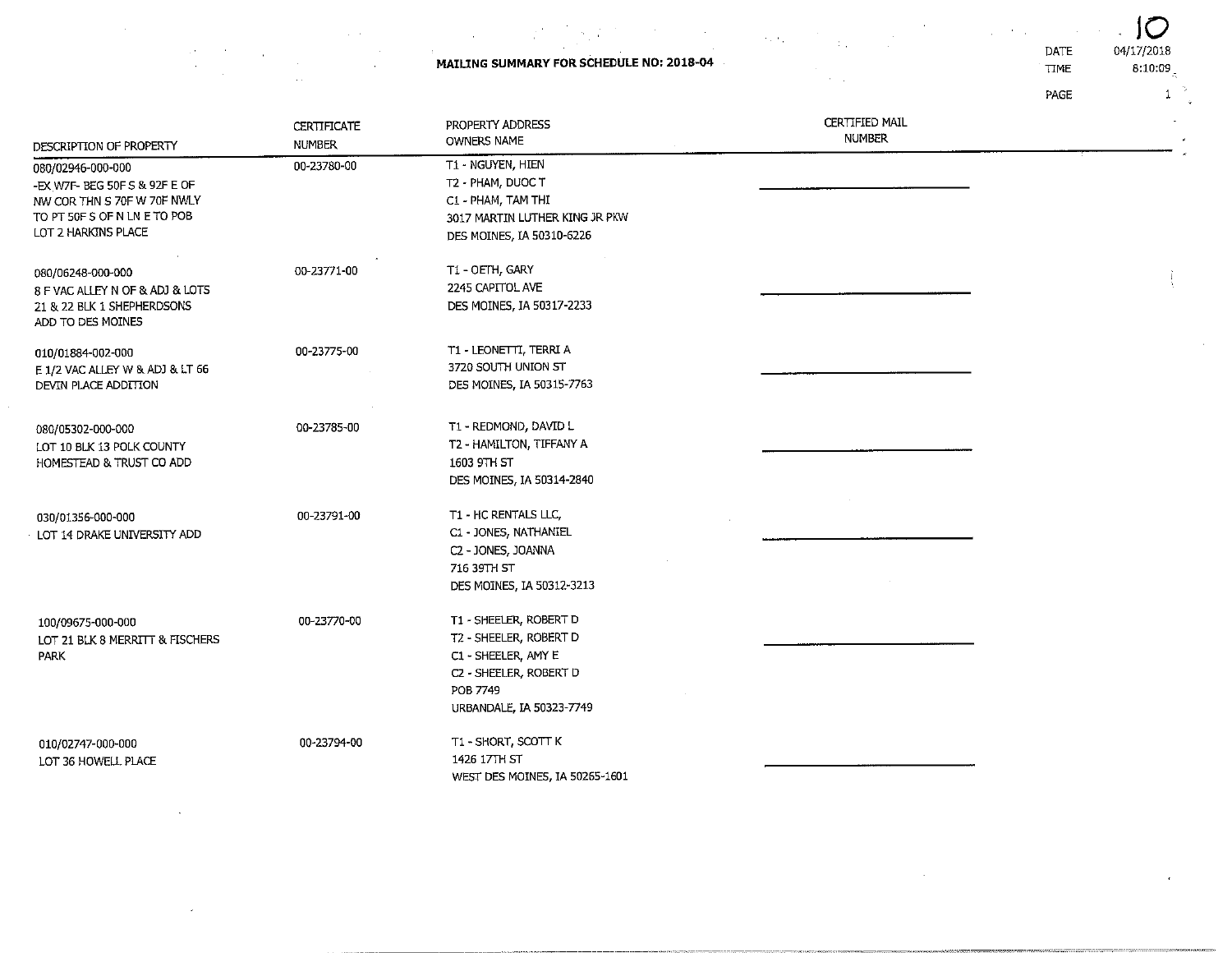PAGE

 $\mathcal{A}^{\text{max}}_{\text{max}}$ 

 $\frac{1}{2}$ 

| DESCRIPTION OF PROPERTY                                                                                 | <b>CERTIFICATE</b><br><b>NUMBER</b> | PROPERTY ADDRESS<br><b>OWNERS NAME</b>                                                                                                            | CERTIFIED MAIL<br><b>NUMBER</b> | $\mathcal{N}_{\rm eff}$ |
|---------------------------------------------------------------------------------------------------------|-------------------------------------|---------------------------------------------------------------------------------------------------------------------------------------------------|---------------------------------|-------------------------|
| 080/03903-000-000<br>LOT 5 BLK 2 LAYMANS 3RD ADD                                                        | 00-23784-00                         | T1 - GUARANTY BANK & TRUST COMPANY (TRUS,<br>T2 - DR JAMES M HAMILTON IRA,<br>C1 - FUNEZ, FIDEL M<br>1318 NORTON AVE<br>DES MOINES, IA 50314-1919 |                                 |                         |
| 080/01963-000-000<br>LOT 5 FINKS ADDITION PLAT 1                                                        | 00-23787-00                         | T1 - GREATER DES MOINES HABITAT FOR HUMA,<br><b>716 NONE</b><br>DES MOINES, IA 50303-0716                                                         |                                 |                         |
| 030/05603-000-000<br>LOT 51 WOODLAND PLACE                                                              | 00-23777-00                         | T1 - DRAGOMIROV, ZACHARY C<br>1250 CLERMONT ST APT 1-305<br>DENVER, CO 80246-7808                                                                 |                                 |                         |
| 100/09741-000-000<br>LOT 58 MESA PARK                                                                   | 00-23789-00                         | T1 - RAPER, RYAN<br>T2 - ELLIOTT, CHRISTINA<br>1719 MERLE HAY RD<br>DES MOINES, IA 50310-1048                                                     |                                 |                         |
| 080/06268-001-000<br>LTS 6 & 7 BLK 4 SHEPHERDSONS<br>ADD TO DES MOINES                                  | 00-23776-00                         | T1 - EPPARD INVESTMENT INC,<br>13822 HAYNES RD<br>DOVER, FL 33527-4510                                                                            |                                 |                         |
| 030/03618-000-000<br>N 1/2 LOT 4 & S 1/2 LOT 3 BLK 2<br>MONELLS ADDITION                                | 00-23793-00                         | T1 - GRAY, SEYMOUR J<br>1180 13TH ST<br>DES MOINES, IA 50314-2276                                                                                 |                                 |                         |
| 080/05287-000-000<br>N 8 FT LOT 10 & S 37.5 FT LOT 11<br>BLK 12 POLK COUNTY HOMESTEAD<br>& TRUST CO ADD | 00-23783-00                         | T1 - HOUSTON, DAVID<br>C1 - HOUSTON, DAVID<br>POB 8206<br>DES MOINES, IA                                                                          |                                 |                         |
| 030/01491-000-000<br>S 35F N 75F LOTS 48 & 49 DRAKE<br>UNIVERSITY 3RD ADD                               | 00-23772-00                         | T1 - MAC INVESTMENT GROUP LLC,<br>2924 104TH ST<br>URBANDALE, IA 50322-3815                                                                       |                                 |                         |
| 030/01491-000-000<br>S 35F N 75F LOTS 48 & 49 DRAKE<br>UNIVERSITY 3RD ADD                               | 00-23786-00                         | T1 - MAC INVESTMENT GROUP LLC,<br>2924 104TH ST<br>URBANDALE, IA 50322-3815                                                                       |                                 |                         |

 $\sim$ 

 $\sim 10$ 

 $\sim 10^7$ 

 $\vert 2 \rangle$